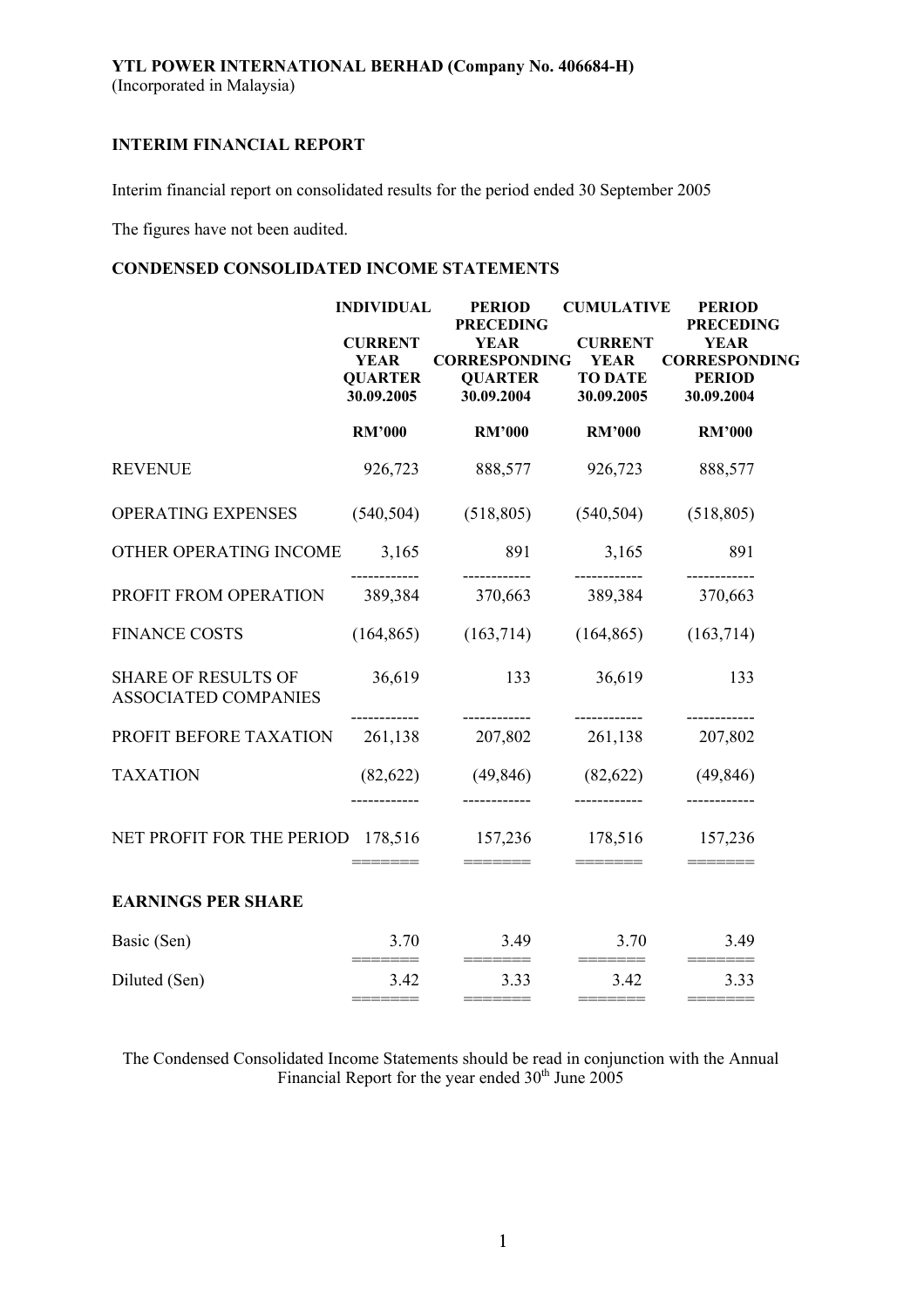# **CONDENSED CONSOLIDATED BALANCE SHEET**

|                                                                                                                                                                                                     | As at<br>30.09.2005                                                                                                             | As at<br>30.06.2005                                                                                          |
|-----------------------------------------------------------------------------------------------------------------------------------------------------------------------------------------------------|---------------------------------------------------------------------------------------------------------------------------------|--------------------------------------------------------------------------------------------------------------|
|                                                                                                                                                                                                     | <b>RM'000</b>                                                                                                                   | <b>RM'000</b>                                                                                                |
| Property, Plant & Equipment                                                                                                                                                                         | 13,918,020                                                                                                                      | 14,295,774                                                                                                   |
| <b>Intangible Assets</b>                                                                                                                                                                            | 441,333                                                                                                                         | 441,333                                                                                                      |
| <b>Investment in Associated Companies</b>                                                                                                                                                           | 744,952                                                                                                                         | 774,960                                                                                                      |
| Investments                                                                                                                                                                                         | 586,221                                                                                                                         | 590,790                                                                                                      |
| Development Expenditure                                                                                                                                                                             | 903                                                                                                                             | 857                                                                                                          |
| <b>Current Assets</b><br>Inventories<br>Receivable, Deposits and Prepayment<br><b>Short Term Investments</b><br>Deposits, Bank and Cash Balances                                                    | 136,720<br>996,721<br>42,247<br>4,779,642<br>-----------<br>5,955,330<br>-------------                                          | 138,209<br>1,112,395<br>41,964<br>4,509,289<br>-----------<br>5,801,857<br>------------                      |
| <b>Current Liabilities</b><br>Payables and Accrued Liabilities<br>Provision for Liabilities and Charges<br>Provision for Taxation<br><b>Bonds</b><br><b>Borrowings</b><br><b>Net Current Assets</b> | 865,704<br>31,113<br>66,953<br>125,000<br>1,338,386<br>--------------<br>2,427,156<br>--------------<br>3,528,174<br>19,219,603 | 872,711<br>31,018<br>53,424<br>125,000<br>1,385,633<br>2,467,786<br>-------------<br>3,334,071<br>19,437,785 |
|                                                                                                                                                                                                     |                                                                                                                                 |                                                                                                              |

The Condensed Consolidated Balance Sheet should be read in conjunction with the Annual Financial Report for the year ended  $30<sup>th</sup>$  June 2005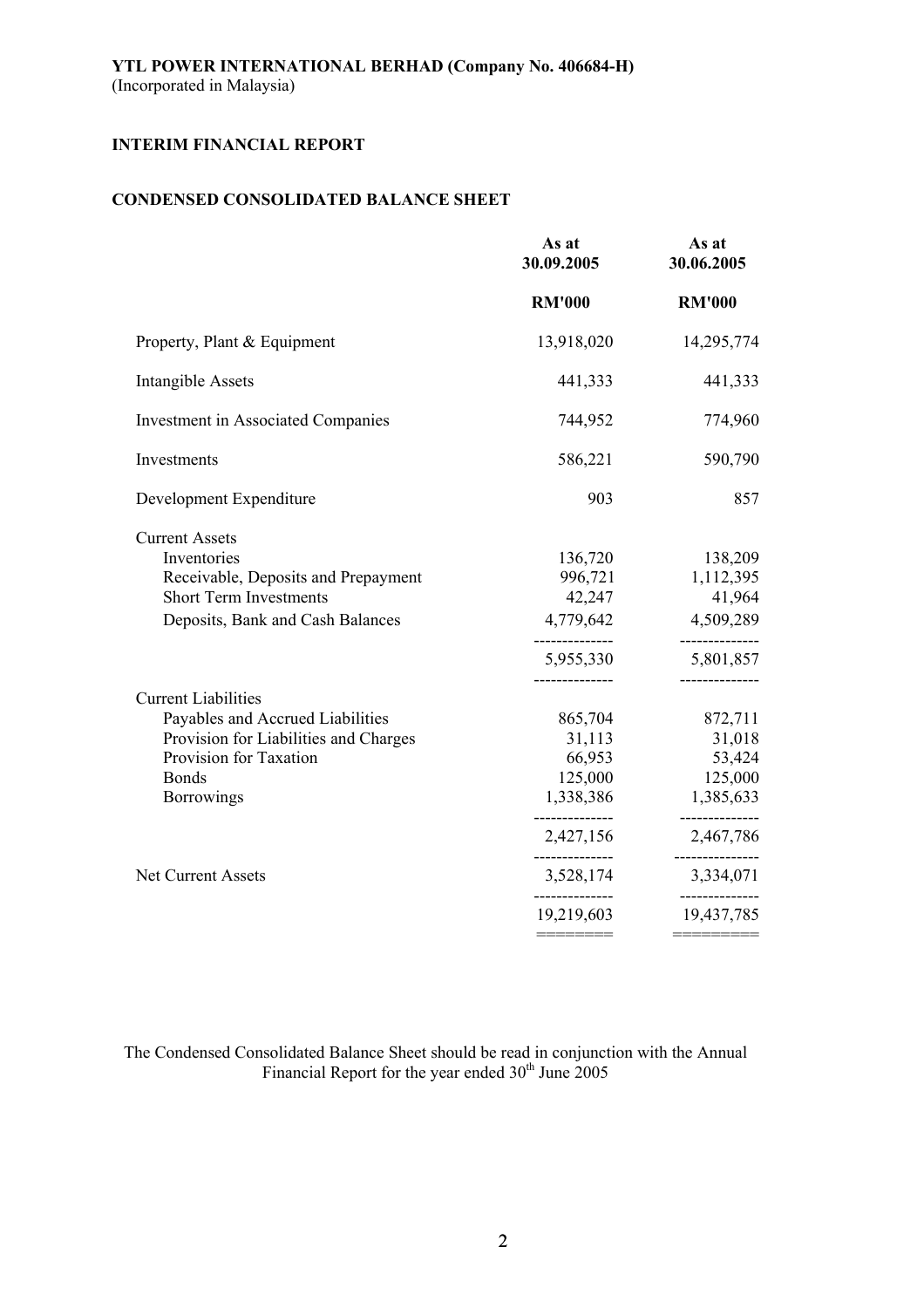## **CONDENSED CONSOLIDATED BALANCE SHEET – Continued**

|                                     | As at<br>30.09.2005 | As at<br>30.06.2005 |
|-------------------------------------|---------------------|---------------------|
|                                     | <b>RM'000</b>       | <b>RM'000</b>       |
|                                     |                     |                     |
| Share Capital                       | 2,502,355           | 2,498,398           |
| Reserves                            | 3,161,061           | 3,032,334           |
| Treasury Shares, at cost            | (345, 418)          | (301, 499)          |
| Shareholders' Funds                 | 5,317,998           | 5,229,233           |
| Minority Interests*                 |                     |                     |
| Deferred Taxation                   | 2,316,886           | 2,362,357           |
| <b>Bonds</b>                        | 7,910,432           | 8,105,189           |
| <b>Borrowings</b>                   | 3, 101, 437         | 3,151,994           |
| Provision for Liabilities & Charges | 408,397             | 417,535             |
| Deferred Income                     | 142,917             | 149,213             |
| Payables                            | 21,536              | 22,264<br>-------   |
|                                     | 19,219,603          | 19,437,785          |
| Net Tangible Assets Per Share (RM)  | 1.01<br>$==$        | 0.99<br>$==$        |

\* Minority Interest denotes RM1.

The Condensed Consolidated Balance Sheet should be read in conjunction with the Annual Financial Report for the year ended  $30<sup>th</sup>$  June 2005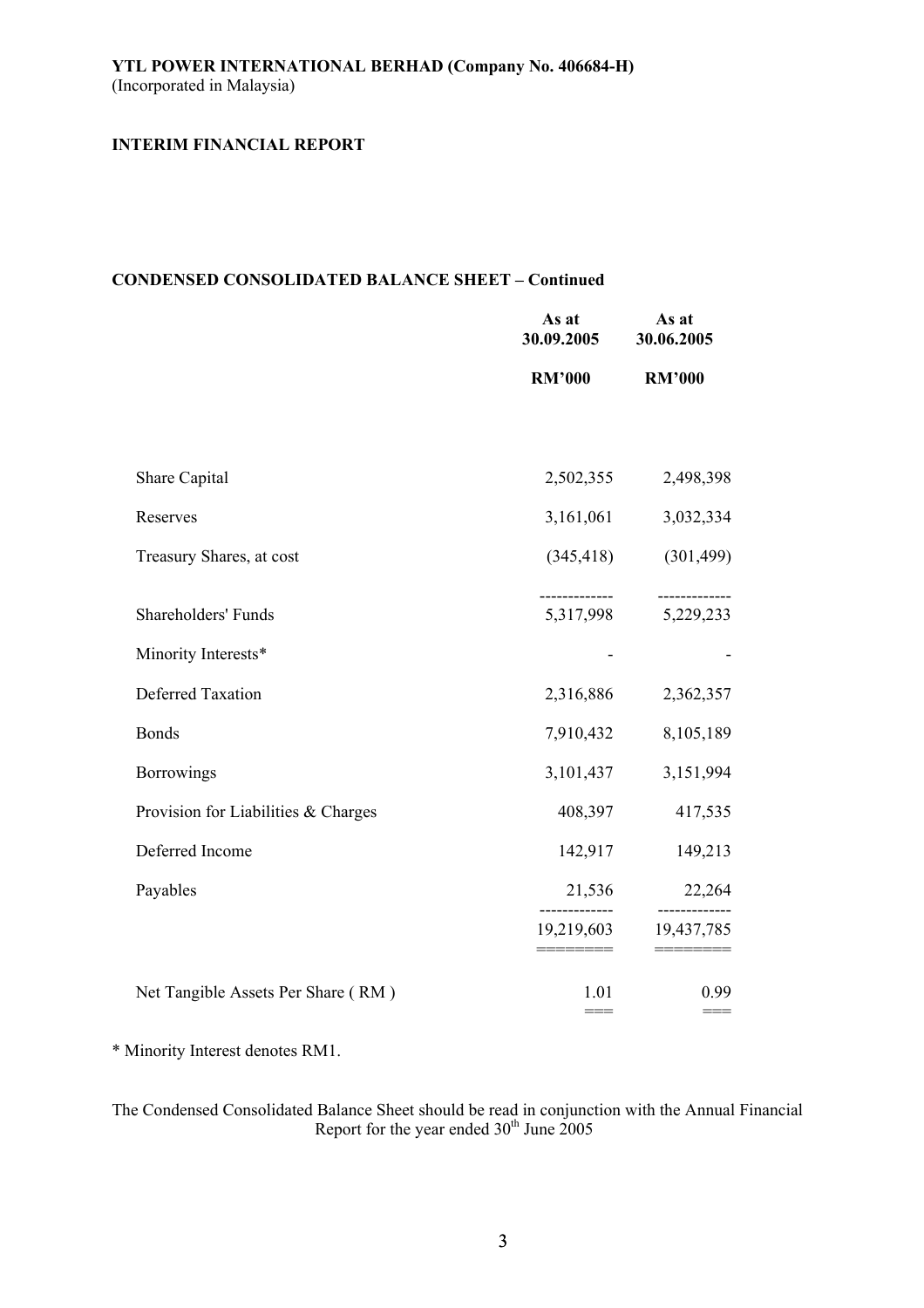## **CONDENSED CONSOLIDATED CASH FLOW STATEMENT FOR THE PERIOD ENDED 30 SEPTEMBER 2005**

|                                                                                       | <b>Current Year</b><br>Quarter<br>30.09.2005<br><b>RM'000</b> | <b>Preceding Year</b><br>Corresponding<br>Quarter<br>30.09.2004<br><b>RM'000</b> |
|---------------------------------------------------------------------------------------|---------------------------------------------------------------|----------------------------------------------------------------------------------|
| Net cash from operating activities                                                    | 433,204                                                       | 323,653                                                                          |
| Net cash used in investing activities                                                 | (61,361)                                                      | (233, 151)                                                                       |
| Net cash generated from financing activities                                          | (94, 152)                                                     | (251, 106)                                                                       |
| Net changes in cash and cash equivalents<br>Cash and cash equivalents brought forward | 277,691<br>4,446,874                                          | (160, 604)<br>4,383,893                                                          |
| Cash and cash equivalents carried forward<br>(note a)                                 | 4,724,565                                                     | ----------<br>4,223,289                                                          |

======== =======

### Note a :

Cash and cash equivalents comprise :

|                        | RM'000    | RM'000    |
|------------------------|-----------|-----------|
| <b>Fixed Deposit</b>   | 4,765,908 | 4,264,402 |
| Cash and bank balances | 13,734    | 7,256     |
| Bank overdraft         | (55,077)  | (48,369)  |
|                        |           |           |
|                        | 4,724,565 | 4,223,289 |
|                        |           |           |

The Condensed Consolidated Cash Flow Statement should be read in conjunction with the Annual Financial Report for the year ended  $30<sup>th</sup>$  June 2005.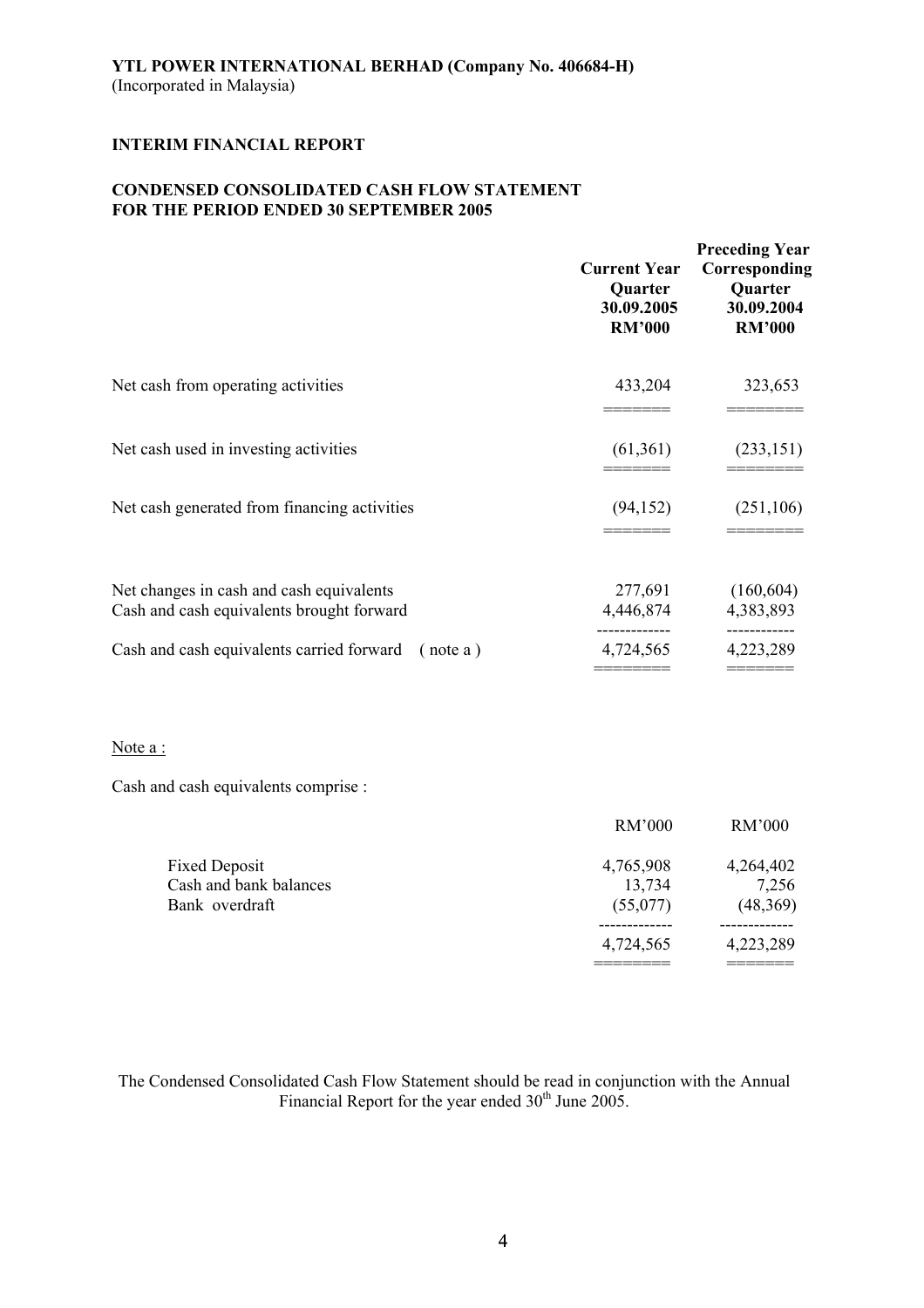## **CONDENSED CONSOLIDATED STATEMENT OF CHANGES IN EQUITY FOR THE PERIODD ENDED 30 SEPTEMBER 2005**

|                                                                                                             | <b>Share</b><br>Capital<br><b>RM'000</b> | <b>Share</b><br>Premium<br><b>RM'000</b> | <b>Merger</b><br>& Other<br><b>Reserves</b><br><b>RM'000</b> | <b>Treasury</b><br><b>Shares</b><br><b>RM'000</b> | <b>Retained</b><br><b>Earnings</b><br><b>RM'000</b> | <b>Total</b><br><b>RM'000</b> |
|-------------------------------------------------------------------------------------------------------------|------------------------------------------|------------------------------------------|--------------------------------------------------------------|---------------------------------------------------|-----------------------------------------------------|-------------------------------|
| At 1 July 2005                                                                                              | 2,498,398                                | 2,072,127                                | (2,058,302)                                                  | (301, 499)                                        | 3,018,509                                           | 5,229,233                     |
| Gain/(loss) not recognised<br>in the income statement:<br>Foreign currency<br><b>Translation difference</b> |                                          |                                          | (56,991)                                                     |                                                   |                                                     | (56,991)                      |
| Profit for the period                                                                                       |                                          |                                          |                                                              |                                                   | 178,516                                             | 178,516                       |
| Shares repurchased                                                                                          |                                          |                                          |                                                              | (43,919)                                          |                                                     | (43, 919)                     |
| Issue of share capital                                                                                      | 3,957                                    | 7,202                                    |                                                              |                                                   |                                                     | 11,159                        |
| At 30 September 2005                                                                                        | 2,502,355                                | 2,079,329                                | (2,115,293)                                                  | (345, 418)                                        | 3,197,025                                           | 5,317,998                     |
|                                                                                                             | <b>Share</b><br>Capital<br><b>RM'000</b> | <b>Share</b><br>Premium<br><b>RM'000</b> | <b>Merger</b><br>& Other<br><b>Reserves</b><br><b>RM'000</b> | <b>Treasury</b><br><b>Shares</b><br><b>RM'000</b> | <b>Retained</b><br><b>Earnings</b><br><b>RM'000</b> | <b>Total</b><br><b>RM'000</b> |
| At 1 July 2004                                                                                              | 2,306,255                                | 1,953,400                                | (2,057,953)                                                  | (265, 127)                                        | 2,623,915                                           | 4,560,490                     |
| Gain/(loss) not recognised<br>in the income statement:<br>Foreign currency<br><b>Translation difference</b> |                                          |                                          | 8,718                                                        |                                                   |                                                     | 8,718                         |
| Profit for the period                                                                                       |                                          |                                          |                                                              |                                                   | 157,236                                             | 157,236                       |
| Shares repurchased                                                                                          |                                          |                                          |                                                              | (29,986)                                          |                                                     | (29,986)                      |
| Issue of share capital                                                                                      | 39,493                                   | 76,762                                   |                                                              |                                                   |                                                     | 116,255                       |
| At 30 September 2004                                                                                        | 2,345,748                                | 2,030,162                                | (2,049,235)                                                  | (295, 113)                                        | 2,781,151                                           | 4,812,713                     |

The Condensed Consolidated Statement of Changes in Equity should be read in conjunction with the Annual Financial Report for the year ended  $30<sup>th</sup>$  June 2005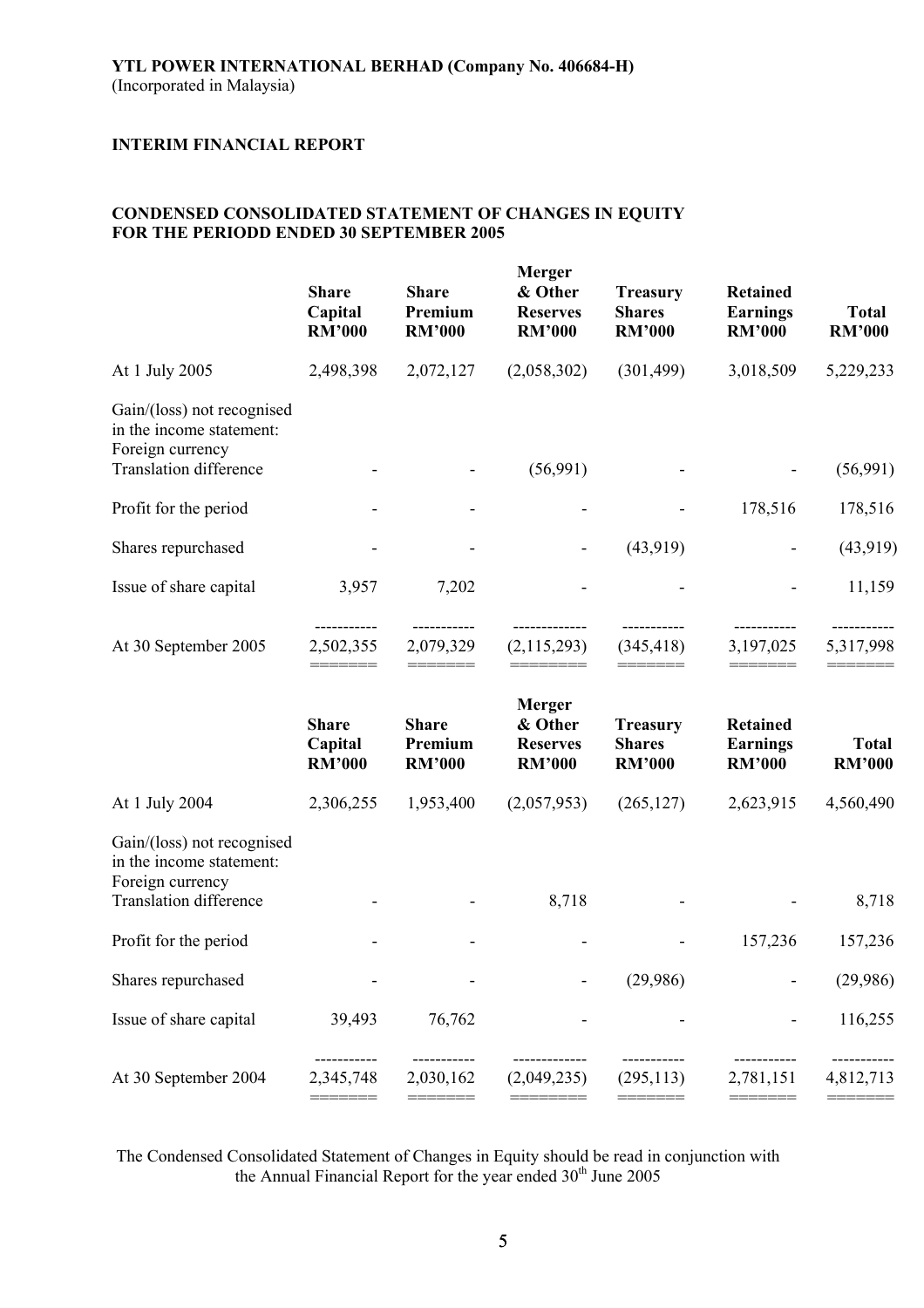## **Notes :**

## **Disclosure requirement per FRS 134 – paragraph 16**

### **A1. Accounting Policies and methods of computation**

The interim financial report is unaudited and has been prepared in accordance with Financial Reporting Standard (FRS) 134 "Interim Financial Reporting" and Chapter 9, part K of the Listing Requirements of the Kuala Lumpur Stock Exchange.

The Condensed Financial Statements should be read in conjunction with the audited annual financial statements of the Group for the year ended 30 June, 2005.

The accounting policies and methods of computation adopted by the Group in this interim financial report are consistent with those adopted in the latest audited annual financial statements.

The following notes explain the events and transactions that are significant to the understanding of the changes in the financial position and performance of the Group since the financial year ended 30 June, 2005.

### **A2. Audit Report of preceding financial year ended 30 June 2005.**

The Auditors' Report on the financial statements of the preceding financial year was not subject to any qualification.

### **A3. Seasonality or Cyclicality of Operations**

The business operations of the Group are not materially affected by any seasonal or cyclical factor.

### **A4. Exceptional or Unusual Items**

During the current financial quarter, there was no item of an exceptional or unusual nature that affects the assets, liabilities, equity, net income or cash flows of the Group.

#### **A5. Changes in estimates of amounts reported**

There was no change to estimate of amount reported in prior interim periods and prior financial years.

### **A6. Changes in Debt and Equity Securities**

During the current financial quarter, 7,914,000 ordinary shares were issued respectively pursuant to the exercise of warrants at an exercise price of RM 1.41 per share.

A total of 20,869,000 ordinary shares were repurchased from the open market for a total consideration of RM43,919,046 for the current financial quarter. The share buy-back transactions were financed by internally generated funds. The shares purchased are being held as treasury shares. As at 30 September 2005, the number of treasury shares held is 181,326,056 ordinary shares.

The outstanding debts are as disclosed in note B9.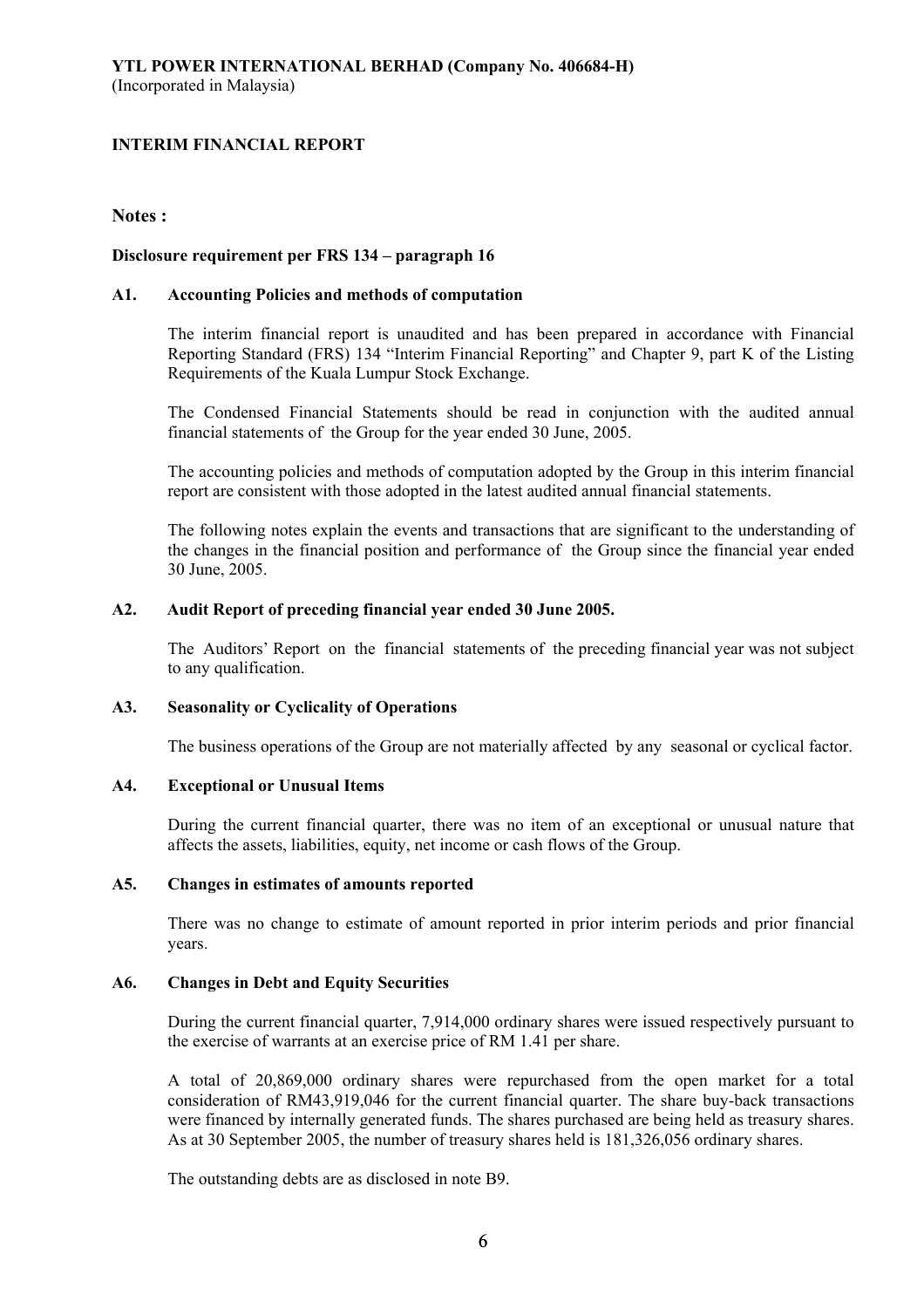## **Notes :- continued**

## **A7. Dividend paid**

No dividend was paid during the current financial quarter.

## **A8. Segment Reporting**

The Group is organised on a world wide basis into three main business segments namely investment holding, power generation and water & sewage.

#### **Segment Reporting**

|                               | <b>Turnover</b><br><b>Current Year</b><br>30.09.2005 | <b>Turnover</b><br>Preceding<br>Year<br>Corresponding<br>30.09.2004 | Profit<br><b>Before</b><br><b>Taxation</b><br><b>Current</b><br>Year<br>30.09.2005 | Profit<br><b>Before</b><br><b>Taxation</b><br>Preceding<br>Year<br>Corresponding<br>30.09.2004 |
|-------------------------------|------------------------------------------------------|---------------------------------------------------------------------|------------------------------------------------------------------------------------|------------------------------------------------------------------------------------------------|
| <b>Analysis by activities</b> | <b>RM'000</b>                                        | <b>RM'000</b>                                                       | <b>RM'000</b>                                                                      | <b>RM'000</b>                                                                                  |
| Investment holding            | 42,529                                               | 40,565                                                              | 17,924                                                                             | 23,119                                                                                         |
| Power generation              | 289,148                                              | 283,619                                                             | 140,597                                                                            | 96,464                                                                                         |
| Water and sewage              | 595,046                                              | 564,393                                                             | 102,617                                                                            | 87,499                                                                                         |
|                               | 926,723                                              | 888,577                                                             | 261,138                                                                            | 207,082                                                                                        |
| Analysis by geographical area | <b>RM'000</b>                                        | <b>RM'000</b>                                                       | <b>RM'000</b>                                                                      | <b>RM'000</b>                                                                                  |
| Operations in Malaysia        | 287,436                                              | 299,565                                                             | 92,609                                                                             | 100,623                                                                                        |
| Operations in United Kingdom  | 595,046                                              | 564,393                                                             | 102,617                                                                            | 87,499                                                                                         |
| Operations in Other Countries | 44,241                                               | 24,619                                                              | 65,912                                                                             | 18,960                                                                                         |
|                               | 926,723                                              | ------------<br>888,577                                             | -----------<br>261,138                                                             | -----------<br>207,082                                                                         |
|                               | ======                                               | =======                                                             | $=$ $=$ $=$ $=$ $=$ $=$                                                            |                                                                                                |

## **A9. Valuation of Property, Plant and Equipment**

Property, plant and equipment are stated at cost less accumulated depreciation.

## **A10. Material Events Subsequent to the end of the interim period**

There were no material events subsequent to the end of the current financial quarter.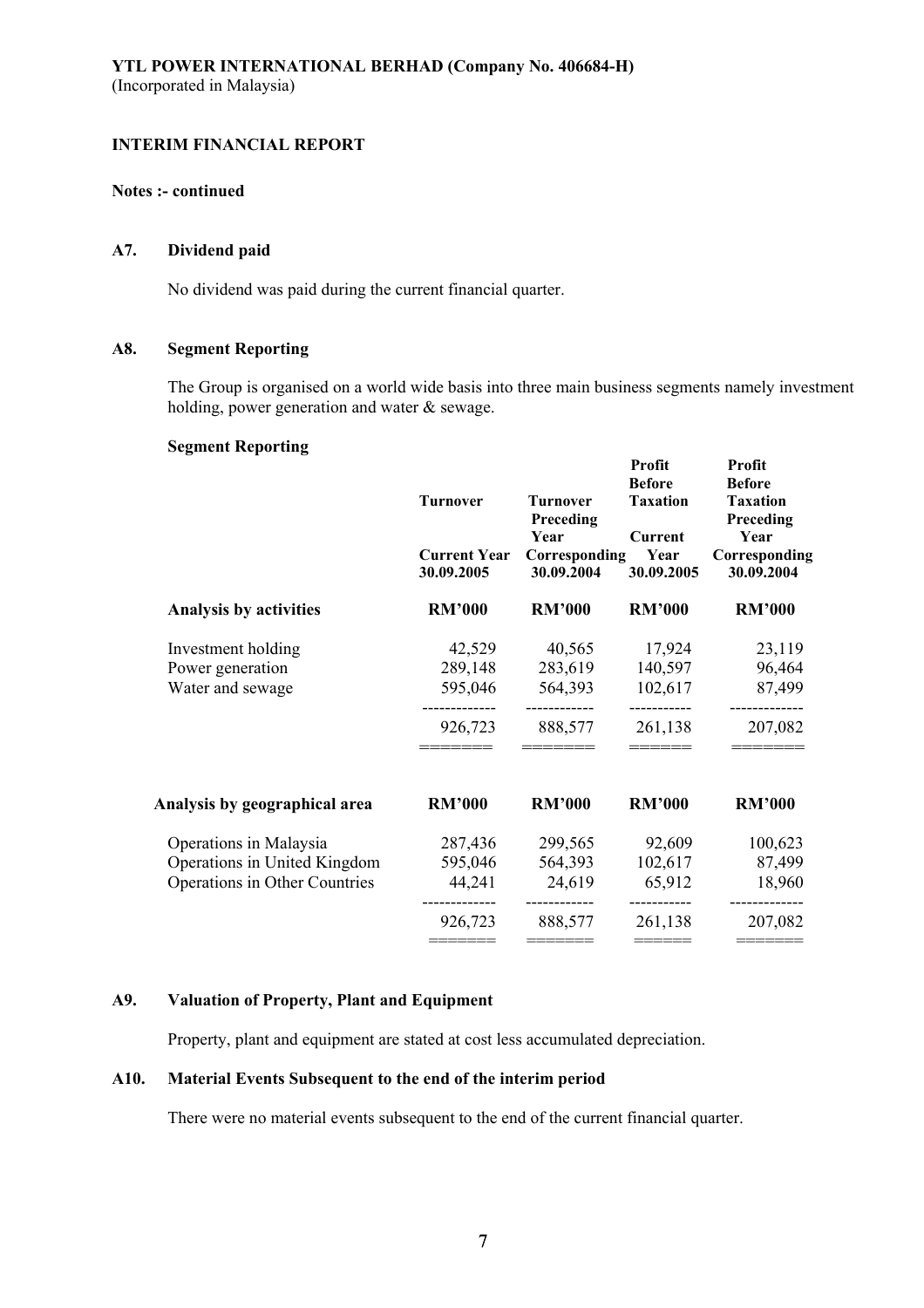## **Notes :- continued**

### **A11. Changes in the Composition of the Group**

On 14 October 2005, the Company announced that it has acquired YTL Jawa Power Finance Limited ( formerly known as YTL Utilities Investments Limited ) through its wholly-owned subsidiary, YTL Jawa Power Holdings Limited.

YTL Jawa Power Finance Limited, a company incorporated in the Cayman Islands on 27 June 2003, is an investment holding company with an authorised share capital of US\$50,000.00 comprising 50,000 ordinary shares of US\$1.00 each. The issued and paid-up share capital is US\$1.00 divided into 1 ordinary share of US\$1.00 each.

### **A12. Changes in Contingent Liabilities**

There was no change in the contingent liabilities of the Group since the last annual balance sheet as at 30 June 2005 except for the performance guarantee by SC Technology GmbH for the amount of GBP 1.17 million.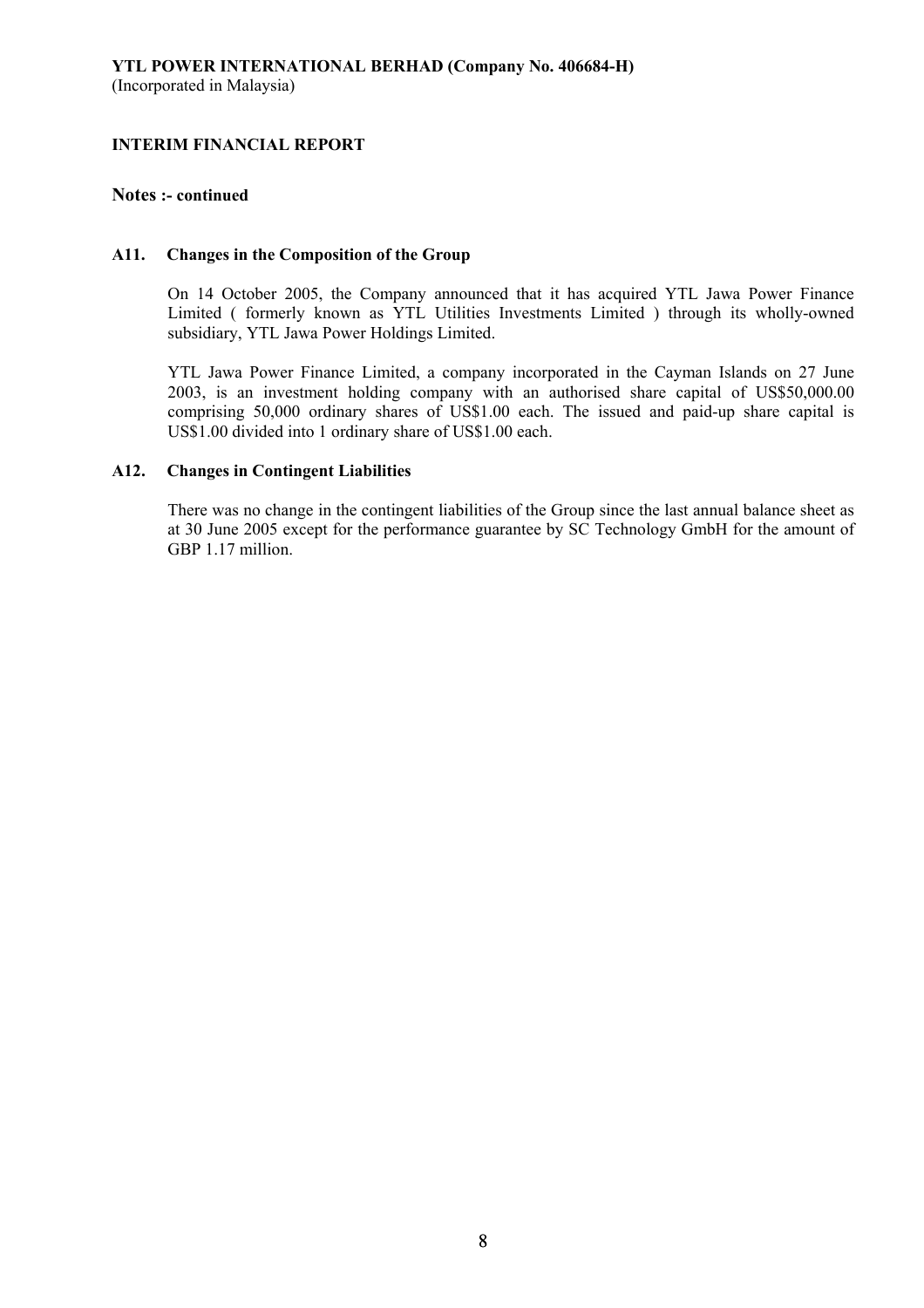#### **Disclosure requirement per KLSE listing requirements Part A of Appendix 9B**

### **B1**. **Review of the Results**

Group turnover increased to RM926.7 million for the current quarter ended 30 September 2005 from RM888.6 million in the preceding year corresponding quarter ended 30 September 2004. This represents an increase of RM38.1 million or 4.3 % over the preceding year corresponding quarter ended 30 September 2004. The Group profit before taxation increased by 25.7 % to RM261.1 million in the current quarter ended 30 September 2005 as compared to the preceding year corresponding quarter ended 30 September 2004. The increase was mainly attributable to equity accounting of a foreign associated company since December 2004.

### **B2**. **Comparison with Preceding Quarter**

|                                     | Current        | Preceding      |
|-------------------------------------|----------------|----------------|
|                                     | <b>Quarter</b> | <b>Quarter</b> |
|                                     | 30.09.2005     | 30.06.2005     |
|                                     | <b>RM'000</b>  | <b>RM'000</b>  |
| Turnover                            | 926,723        | 928,675        |
| Consolidated Profit before taxation | 261,138        | 284,113        |
| Consolidated Profit after taxation  | 178,516        | 190,271        |

The decrease in consolidated profit after tax in the current quarter as compared to preceding quarter was mainly attributable to lower contribution from a foreign associated company.

#### **B3**. **Prospects**

The results of the Group for the year ending 30 June 2006 are expected to be satisfactory.

## **B4 Profit Forecast/Profit Guarantee**

The Group did not issue any profit forecast during the period.

#### **B5. Taxation**

|                              | Current<br>Year<br><b>Quarter</b><br>30.09.2005<br><b>RM'000</b> | Current<br>Year to<br>Date<br>30.09.2005<br><b>RM'000</b> |
|------------------------------|------------------------------------------------------------------|-----------------------------------------------------------|
| In respect of current period |                                                                  |                                                           |
| - Income Tax                 | 67,917                                                           | 67,917                                                    |
| - Deferred Tax               | 14,845                                                           | 14,845                                                    |
| In respect of prior years    |                                                                  |                                                           |
| - Income Tax                 | (140)                                                            | (140)                                                     |
|                              | 82,622                                                           | 82,622                                                    |
|                              |                                                                  |                                                           |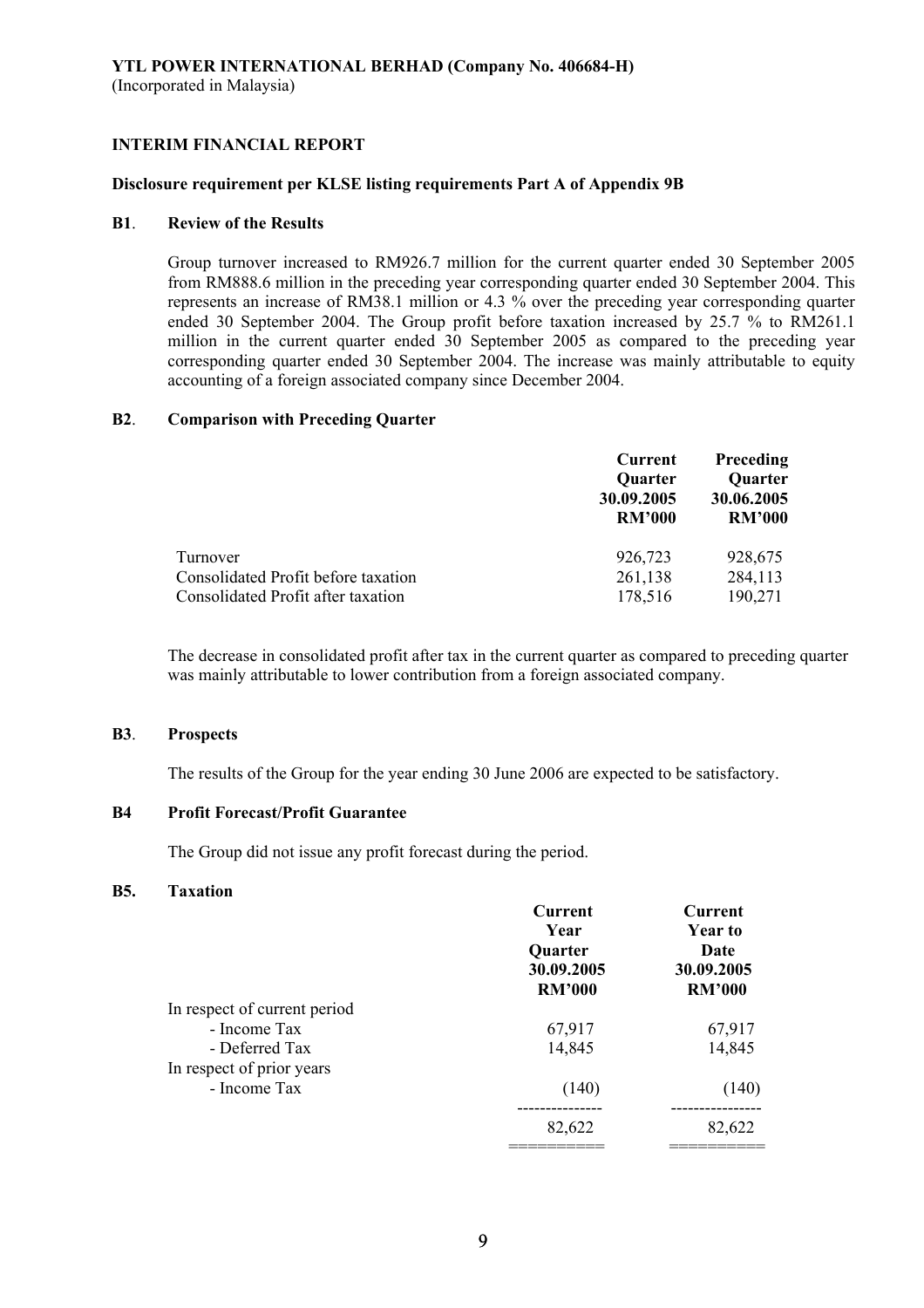#### **Notes :- continued**

The provision for taxation for the current quarter and current year to date reflect an effective rate higher than the Statutory Income Tax Rate due to certain expenses not deductible for tax purposes.

#### **B6. Sale of unquoted investments and/or properties**

There is no sale of unquoted investment during the current financial quarter.

## **B7. Quoted Investments**

- a) There were no purchases or disposals of quoted securities during the current reporting quarter.
- b) The cost, carrying value and the market value of the quoted investments of the Group as at end of the current reporting quarter are:

|                | <b>RM'000</b> |
|----------------|---------------|
| Cost           | 26,984        |
| Carrying value | 26,984        |
| Market value   | 33,573        |
|                |               |

## **B8**. **Corporate Developments**

### a) **Corporate proposal announced and pending completion**

As at the date of this announcement, there is no corporate proposal announced and pending completion.

### b) **Status of utilisation of proceeds**

## **7% Redeemable Non-Guaranteed Unsecured Bonds**

The proceeds received by the Company from the issue of the RM750 million 7% Redeemable Non-Guaranteed Unsecured Bonds on 11 January 2000 is currently placed under Fixed Deposits with licensed financial institutions pending investments in power generation assets.

### **USD250 million Guaranteed Exchangeable Bonds due 2010**

The net proceeds received from the issue of the USD250 million Guaranteed Exchangeable Bond due 2010 is currently placed under fixed deposits pending investment in utilities assets.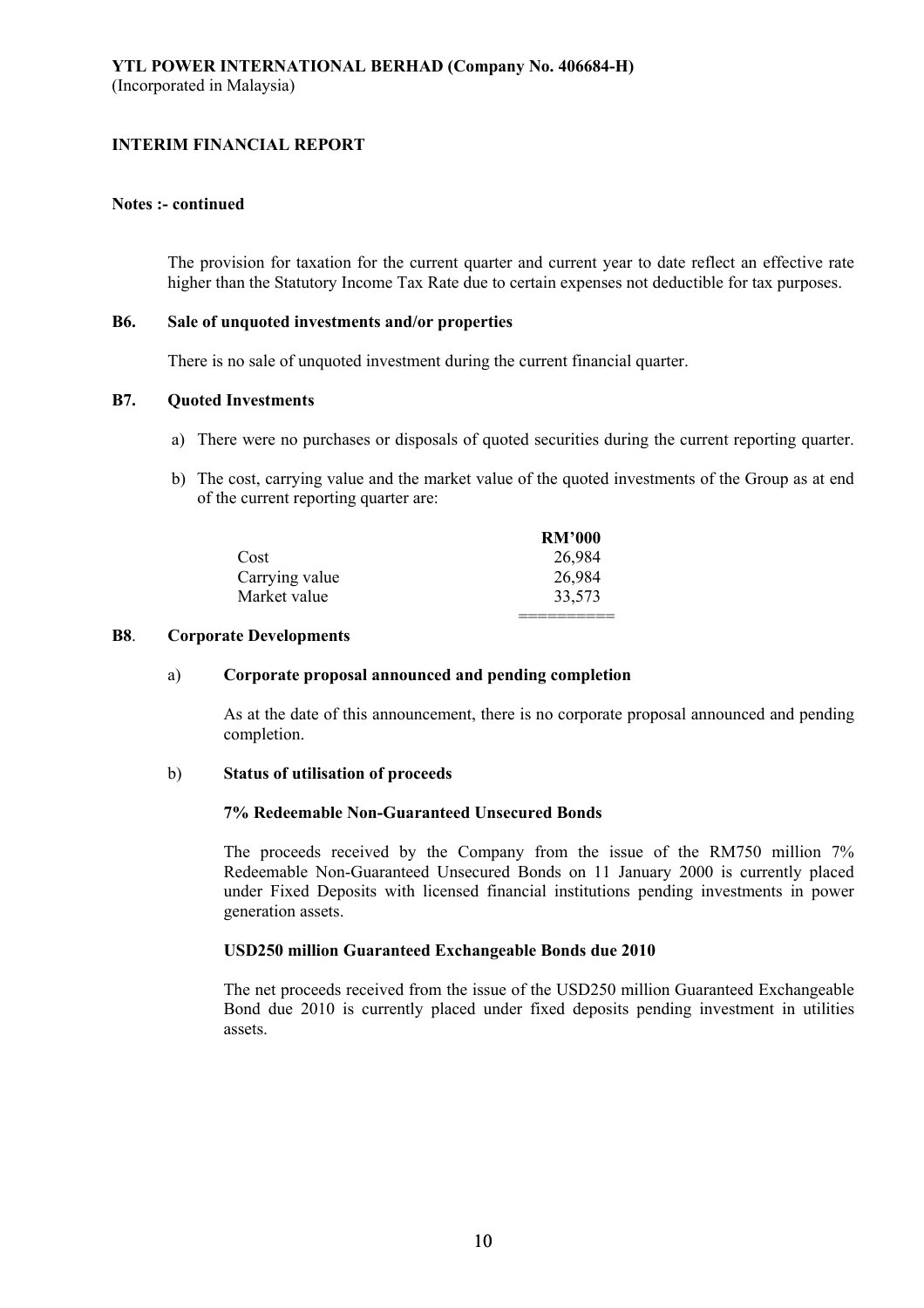#### **Notes : - continued**

#### **B9. Group Borrowings and Debt Securities**

The Group's borrowings from financial institutions as at end of the current financial quarter are as follows:

|           | <b>Short term</b> | Long term     | <b>Total</b>  |
|-----------|-------------------|---------------|---------------|
|           | <b>RM'000</b>     | <b>RM'000</b> | <b>RM'000</b> |
| Secured   | 765,588           | 313,023       | 1,078,611     |
| Unsecured | 697,798           | 10,698,846    | 11,396,644    |
|           | 1,463,386         | 11,011,869    | 12,475,255    |

The borrowings which are denominated in foreign currency are as follows :-

| In US Dollar $(600)$     | 491,006   |
|--------------------------|-----------|
|                          |           |
| In Sterling Pound ('000) | 1,269,997 |
|                          |           |

All borrowings of subsidiary companies are on a non-recourse basis to the Company save and except for the followings which are guaranteed by the Company.

- a) Term loan facility of USD250 million and
- b) USD250 million Guaranteed Exchangeable Bonds due 2010.

### **B10**. **Off Balance Sheet Financial instruments**

The Group finances its activities through a combination of short-term borrowings, long-term loans and bonds. The Group uses financial instruments to limit the Group's exposure to interest rate movements and also to generate a desire interest rate profile. These instruments are not recognised in the financial statements on inception. The accounting policy with regards to these financial instruments, which remain the same to that disclosed in the latest audited financial statements is as follows:

"Any differential to be paid or received on an interest rate swap contract is recognised as a component of interest income or expense over the period of the contract. Gains and losses on early termination of interest rate swaps or on repayment of the borrowings are taken to the income statement."

There has been no material change to the terms and conditions of financial instruments disclosed in the latest audited financial statements and the date of this announcement. In addition to the above, Wessex Water Services Limited has several interest rate swap agreements which limit the Group's exposure to floating interest rate, details of which are as follows: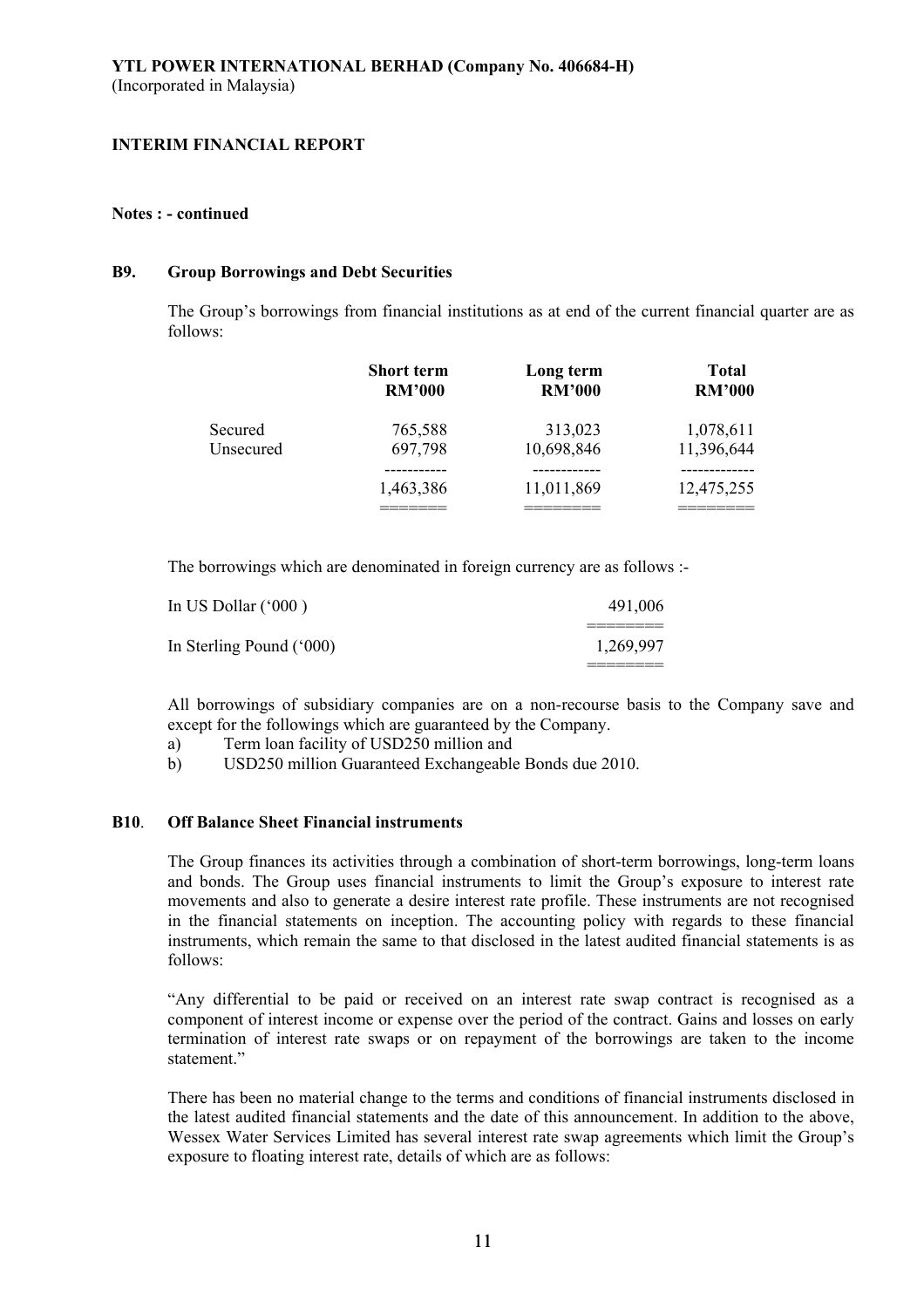#### **Notes :- continued**

|                                                                | 1 vui                    |
|----------------------------------------------------------------|--------------------------|
| Notional Principal Amount (denotes in Sterling Pound)          | $\pounds 000$<br>70,800  |
| RM equivalent<br>(exchange rate $£1 = RM6.6438$ )              | <b>RM'000</b><br>470,381 |
| Average fixed interest rate                                    | 5.76 %                   |
| Average period to maturity of the fixed rate borrowing (years) | 0.8                      |

Total

All financial instruments are executed with creditworthy counter parties with a view to limit the interest rate risk exposure of the Group.

## **B11. Pending material litigation**

There was no material litigation pending as at the date of this report.

#### **B12**. **Dividend**

The Board of Directors has not recommended any interim dividends for the current financial year.

#### **B13. Earnings Per Share**

## **i) Basic earnings per share**

The basic earnings per share of the Group has been computed by dividing the net profit for the financial quarter by the weighted average number of ordinary shares in issue during the financial quarter.

|                                                      | <b>Current</b><br><b>Quarter</b><br>30.09.2005 | <b>Preceding Year</b><br>Corresponding<br><b>Quarter</b><br>30.09.2004 |
|------------------------------------------------------|------------------------------------------------|------------------------------------------------------------------------|
| Net Profit for the period (RM'000)                   | 178,516                                        | 157,236                                                                |
| Weighted average number of<br>ordinary shares ('000) | 4,830,311                                      | 4,509,673                                                              |
| Basic earnings per share (sen)                       | 3.70                                           | 3.49                                                                   |